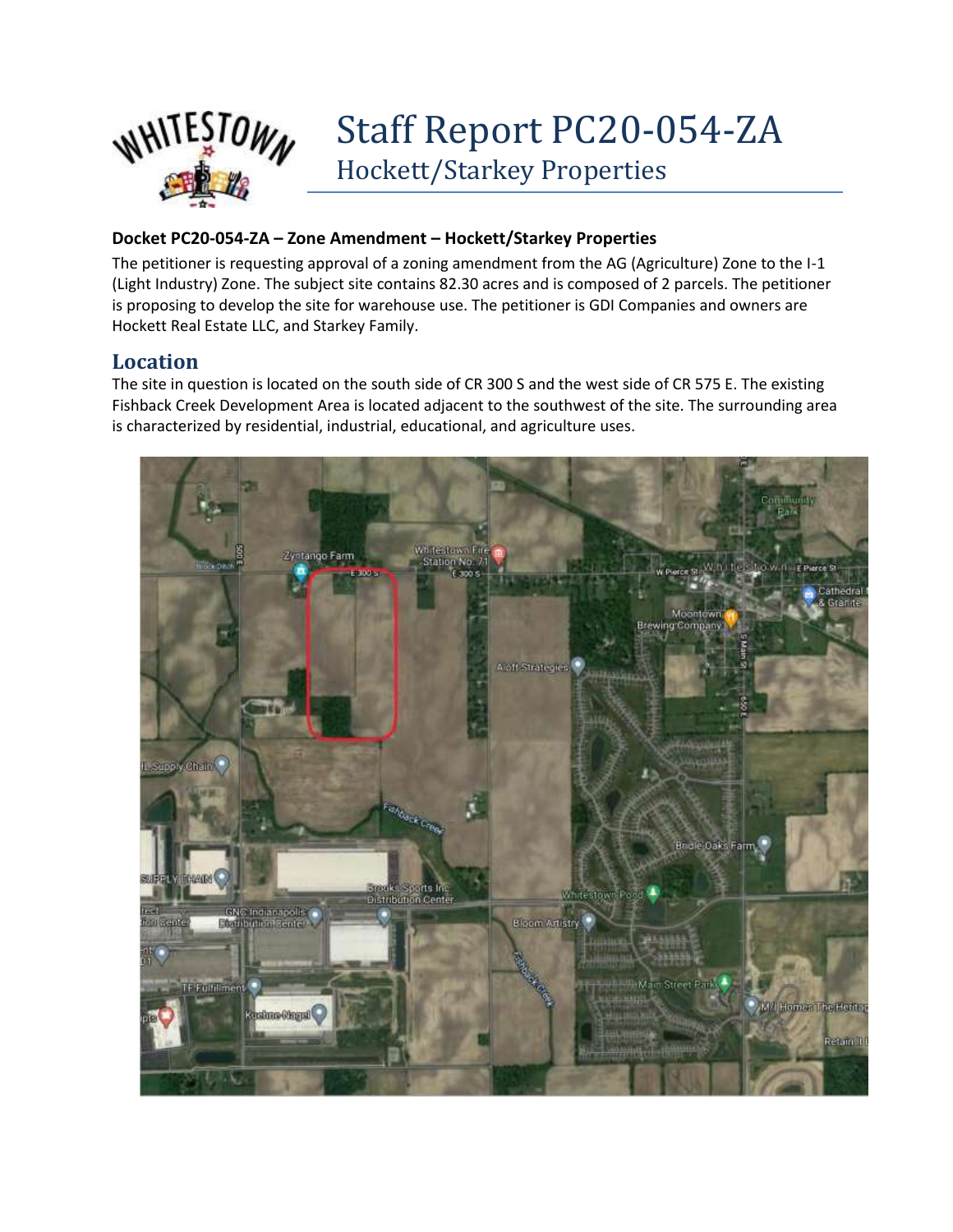## **Zoning**

The map below shows the subject site with existing and surrounding zoning.

- North: Zoned AG (Agriculture) under Whitestown and Boone County Jurisdiction((occupied by residential and AG).
- **East:** Zoned AG (Agriculture) under Whitestown Jurisdiction (occupied by residential).
- **South:** Zoned AG (Agriculture) and I-1 (Light Industry) under Whitestown Jurisdiction.
- **West:** Zoned AG (Agriculture), and GB (General Business) under Whitestown and Boone County Jurisdiction.



The site in question is currently zoned AG (agriculture).

- This district is established for all types of agricultural uses and to conserve significant farmland and open space in the community through the creation of contiguous parcels of non-residential acreage and maximizing the clustering of rural residential lots. Development in this district does not require connection to public water or sewers.
- Within the AG Zone, permitted uses include: Schools, parks, government buildings. Farms, plant nursery, and slaughterhouse, among others.

The applicant is proposing to rezone the site in question to I-1 (Light Industry).

- This district is established to accommodate light industrial uses in which all operations, including storage of materials would be confined within a building, and would include warehousing operations. Development in this district requires connection to public water and public sewers and development plan approval.
- Within the I-1 Zone, permitted uses include: Parking lots, office, wholesale trade or storage, compost facility, and farms, among others.

| <b>Development Standards</b> |                         |                             |                                |
|------------------------------|-------------------------|-----------------------------|--------------------------------|
| Zone                         | <b>Minimum Lot Area</b> | <b>Maximum Lot Coverage</b> | <b>Maximum Building Height</b> |
| AG                           | 15,000 sq ft            | 50%                         | 35 ft                          |
| $1-1$                        | 20,000 sq ft            | 75%                         | 75 ft                          |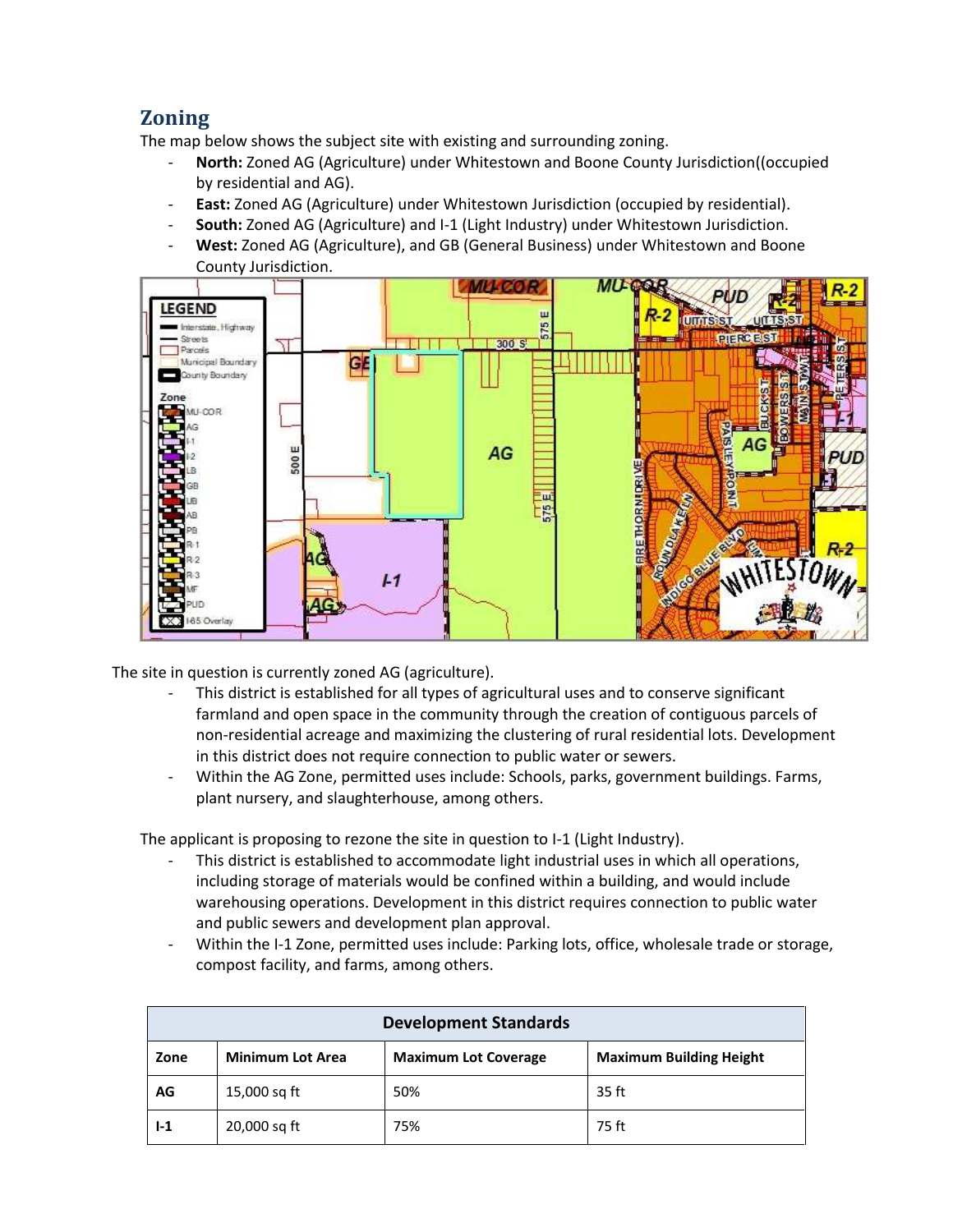## **Proposed Development**

The petitioner seeks to rezone the property from Agricultural (AG) to Light Industrial (I-1) in order to construct two separate warehouse buildings on the subject parcels. The proposed buildings will collectively comprise of approximately 1,240,000 square feet of warehouse space. As this is a build to suit project, the number of employees, traffic generation, and actual hours of operation are unknown.

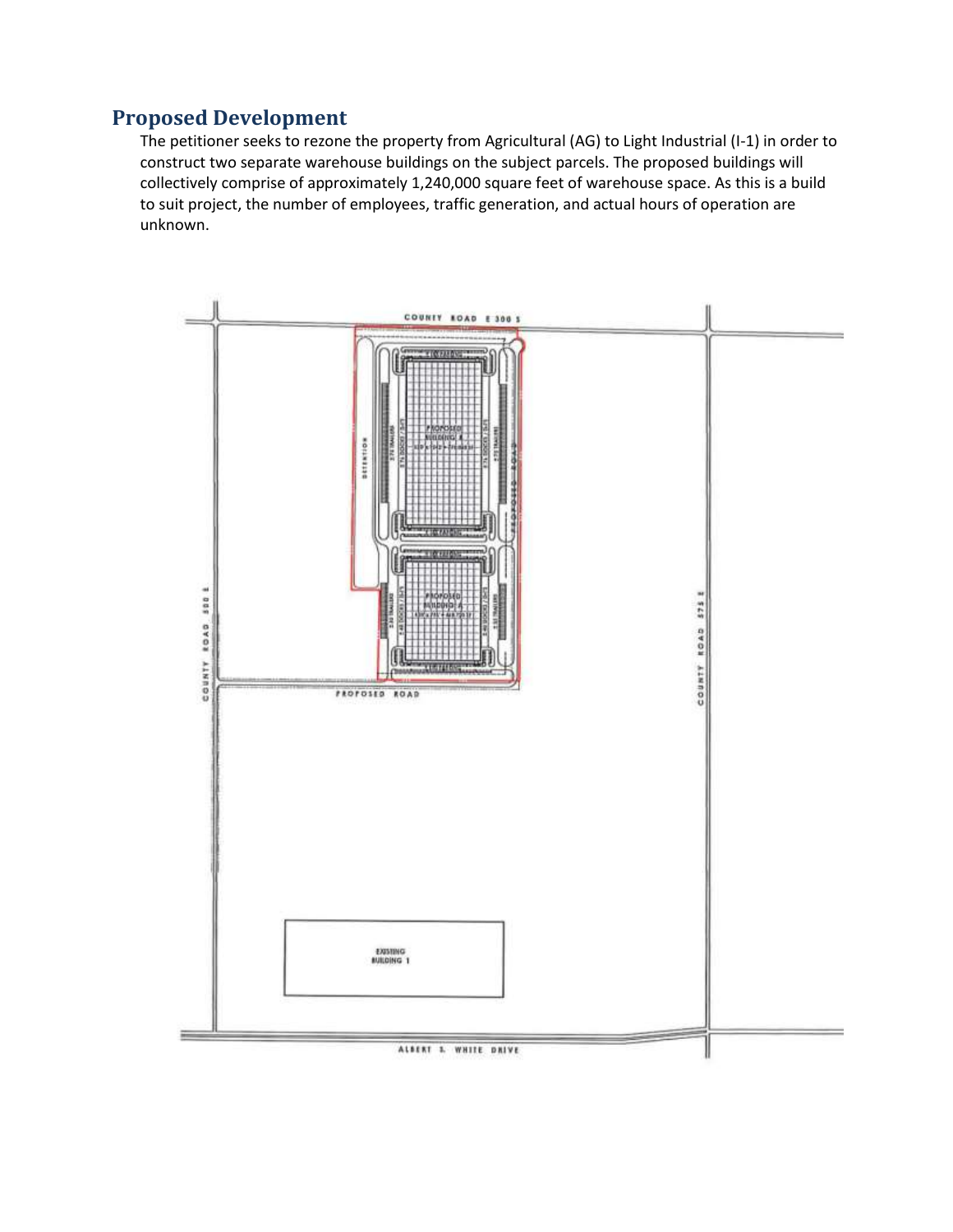## **Comprehensive Plan**

#### *The proposed zone amendment is in agreeance with the following goals of the Whitestown Comprehensive Plan:*

#### *Goals and Objectives*

- 1. Attract, new high-quality business and development to Whitestown in order to provide a diverse and sustainable employment and tax base for the community.
	- a. Develop an appropriate economic development product to serve community interest and market opportunities.
- 2. Develop programs and policies to support and encourage the continued success and growth of the existing business base within the community.
	- a. Promote workforce development opportunities for existing and new business.
- 4. Continue and enhance focus on the development of a sustainable quality of place in Whitestown and to serve all people.
- 6. Make long-term sustainability a focus of all decision-making processes in the community.
	- c. Understand the fiscal impacts of decisions that are made to the community and weigh those impacts before the decisions are made.
	- d. Strategically invest in the community in ways that create the desired return on investment overtime.

## **Future Land Use Plan**

The 2015 Comprehensive Plan identifies the subject site as Rural Residential (Less than 1-2 units/acre)

Proposed rezone *does not* align with the land use map within the comprehensive plan